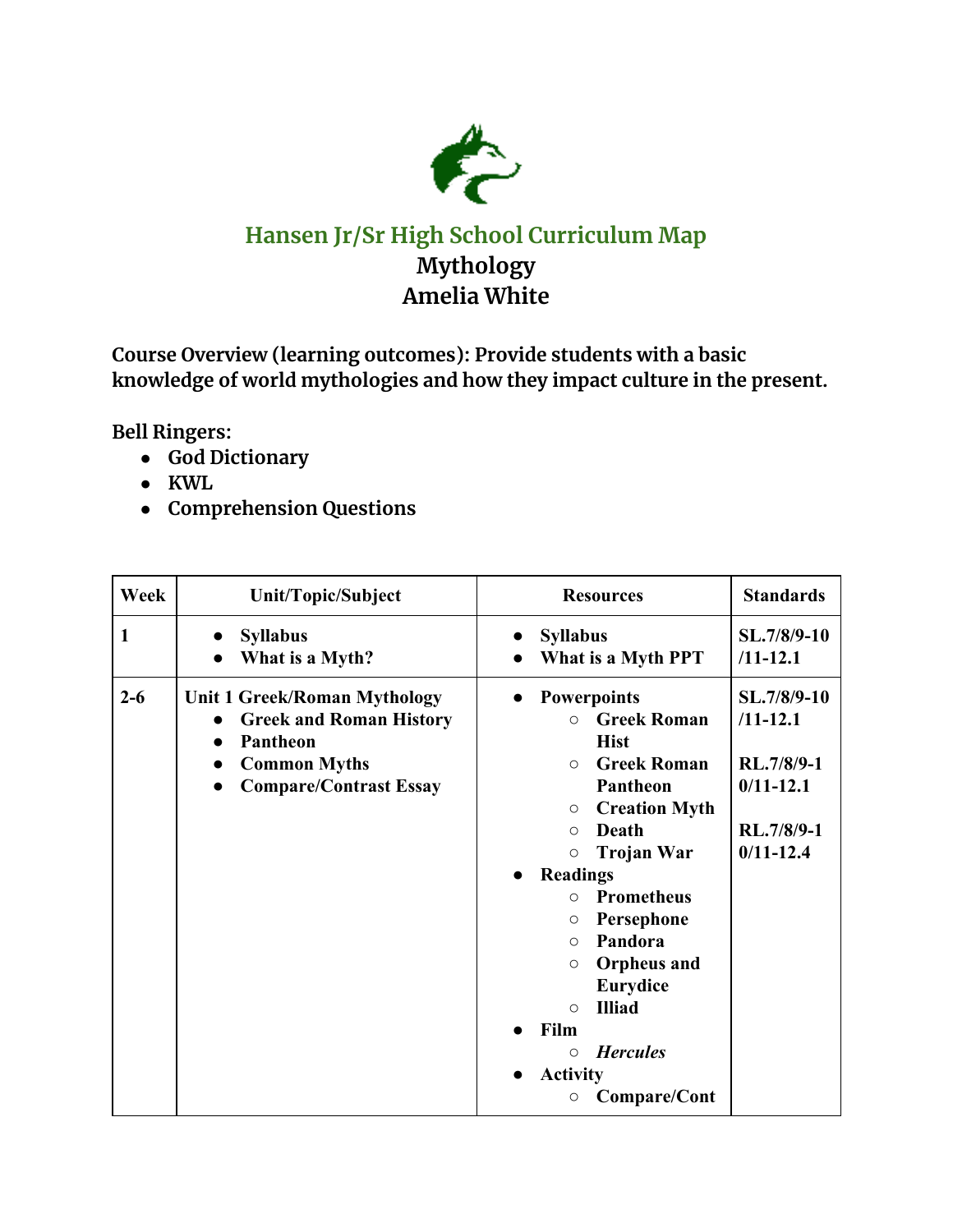|         |                                                                                                                                                                                          | rast Essay                                                                                                                                                                                                                                                                                                                                                                                                                                                                                                          |                                                                                            |
|---------|------------------------------------------------------------------------------------------------------------------------------------------------------------------------------------------|---------------------------------------------------------------------------------------------------------------------------------------------------------------------------------------------------------------------------------------------------------------------------------------------------------------------------------------------------------------------------------------------------------------------------------------------------------------------------------------------------------------------|--------------------------------------------------------------------------------------------|
|         |                                                                                                                                                                                          | <b>Unit 1 Exam</b>                                                                                                                                                                                                                                                                                                                                                                                                                                                                                                  |                                                                                            |
| $7-9$   | Unit 2: Egyptian Mythology<br><b>Egyptian History</b><br>$\bullet$<br><b>Egyptian Pantheon</b><br>$\bullet$<br><b>Common Myths</b><br>$\bullet$<br><b>Narrative Writing</b><br>$\bullet$ | <b>Powerpoints</b><br>$\bullet$<br><b>History</b><br>$\circ$<br><b>Pantheon</b><br>$\circ$<br>Death and<br>$\circ$<br><b>Mummification</b><br><b>Readings</b><br><b>Isis and Osiris</b><br>$\circ$<br>The Girl with<br>$\circ$<br>the Rose Petal<br><b>Shoes</b><br><b>The Greek</b><br>$\circ$<br><b>Princess</b><br><b>The Doomed</b><br>$\circ$<br><b>Prince</b><br>Film<br>Pyramid<br>$\bigcirc$<br><b>Documentary</b><br><b>Activity</b><br><b>Unfinished</b><br>$\circ$<br><b>Story</b><br><b>Unit 2 Exam</b> | SL.7/8/9-10<br>$/11 - 12.1$<br>RL.7/8/9-1<br>$0/11 - 12.1$<br>$W.7/8/9-10/$<br>$11 - 12.3$ |
| $10-13$ | <b>Unit 3: Norse Mythology</b><br><b>History</b><br>$\bullet$<br>Pantheon<br>$\bullet$<br><b>Common Myths</b><br><b>Narrative Writing</b><br>$\bullet$                                   | <b>Powerpoints</b><br><b>History</b><br>$\bigcirc$<br>Pantheon<br>$\circ$<br>World<br>$\circ$<br><b>Structure</b><br><b>Death Practices</b><br>$\circ$<br>Ragnarok<br>$\bigcirc$<br>Reading<br>$\bullet$<br><b>Rituals of</b><br>$\circ$<br><b>Iceland</b><br><b>Thor's Duel</b><br>$\circ$<br>with Hringer<br>The<br>$\circ$<br><b>Cormorants of</b><br><b>Utrost</b><br><b>The Treasures</b><br>$\circ$<br>of the Gods<br>Ragnarok<br>$\circ$<br><b>Activity</b><br><b>Viking Map</b><br>$\circ$                  | SL.7/8/9-10<br>$/11 - 12.1$<br>RL.7/8/9-1<br>$0/11 - 12.1$<br>W.7/8/9-10/<br>$11 - 12.3$   |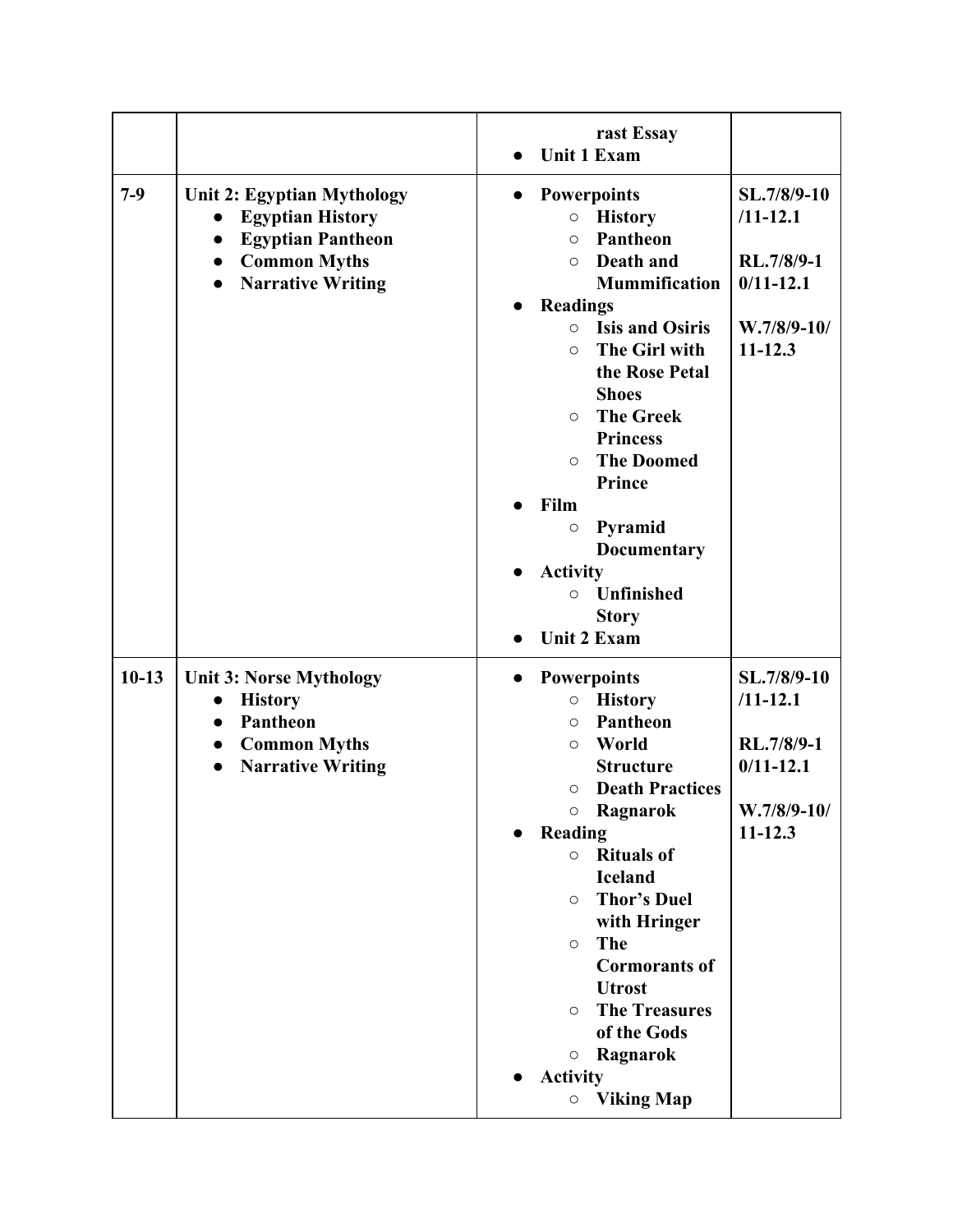|         |                                                                                                                                                                             | Ragnarok<br>$\circ$<br><b>Survival Guide</b><br><b>Unit 3 Exam</b>                                                                                                                                                                                                                                                                                                                                                                                                                                                                                                                           |                                                                                            |
|---------|-----------------------------------------------------------------------------------------------------------------------------------------------------------------------------|----------------------------------------------------------------------------------------------------------------------------------------------------------------------------------------------------------------------------------------------------------------------------------------------------------------------------------------------------------------------------------------------------------------------------------------------------------------------------------------------------------------------------------------------------------------------------------------------|--------------------------------------------------------------------------------------------|
| $14-18$ | Unit 4: Mesopotamia and India<br><b>History</b><br>$\bullet$<br><b>Pantheon</b><br>$\bullet$<br><b>Common Myths</b><br>$\bullet$<br><b>Information Writing</b><br>$\bullet$ | <b>Powerpoints</b><br>$\bullet$<br>Mesopotamian<br>$\circ$<br><b>History</b><br>Mesopotamian<br>$\circ$<br><b>Pantheon</b><br><b>Indian History</b><br>$\circ$<br>Hindu<br>$\circ$<br><b>Pantheon</b><br><b>Readings</b><br>$\bullet$<br><b>Enuma Elish</b><br>$\Omega$<br>The Epic of<br>$\circlearrowright$<br>Gilgamesh<br><b>Creation Myth</b><br>$\circ$<br>of the Vishnu<br>Purana<br><b>Kali Beheaded</b><br>$\bigcirc$<br><b>The Ramayana</b><br>$\circ$<br><b>Activities</b><br>Mesopotamian<br>$\bigcirc$<br>Map<br>Compare/Cont<br>$\bigcirc$<br>rast Essay<br><b>Unit 4 Exam</b> | SL.7/8/9-10<br>$/11 - 12.1$<br>RL.7/8/9-1<br>$0/11 - 12.1$<br>$W.7/8/9-10/$<br>$11 - 12.1$ |
| 19      | <b>Finals Week</b>                                                                                                                                                          | <b>Final Exam</b>                                                                                                                                                                                                                                                                                                                                                                                                                                                                                                                                                                            | N/A                                                                                        |

| Wee<br>k  | Unit/Topic/Subject                                                                                                                                            | <b>Resources</b>                                                                                                                                                                                            | <b>Standards</b>                                                                           |
|-----------|---------------------------------------------------------------------------------------------------------------------------------------------------------------|-------------------------------------------------------------------------------------------------------------------------------------------------------------------------------------------------------------|--------------------------------------------------------------------------------------------|
| $20 - 22$ | <b>Unit 5: Native American</b><br><b>Mythology</b><br><b>History</b><br><b>Common Beliefs</b><br><b>Common Myths</b><br><b>Narrative Writing</b><br>$\bullet$ | • Powerpoint<br><b>Native</b><br>$\bigcirc$<br>American<br><b>History</b><br>Common<br>$\bigcirc$<br><b>Beliefs</b><br><b>Spirit Animal</b><br><b>Readings</b><br>$\bullet$<br>The World on<br>the Turtle's | SL.7/8/9-10<br>$/11 - 12.1$<br>RL.7/8/9-1<br>$0/11 - 12.1$<br>$W.7/8/9-10/$<br>$11 - 12.3$ |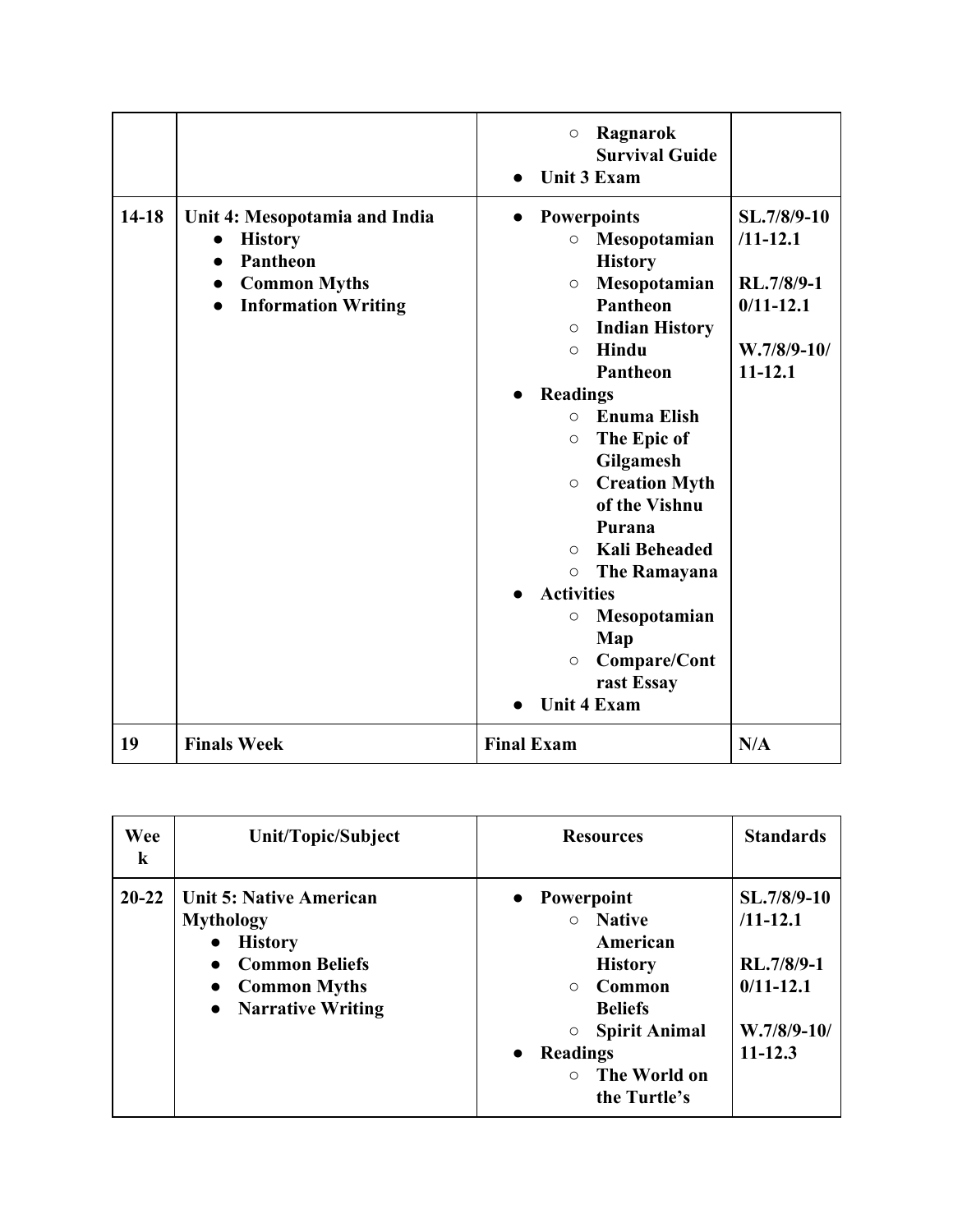|           |                                                                                                                                                                              | <b>Back</b><br><b>Stories from</b><br>$\circ$<br>Hopi, Zuni, and<br>Navajo and<br><b>Iroquios</b><br>$\circ$ Big Horn<br><b>Medicine</b><br>Wheel<br><b>Activities</b><br><b>Totem Pole</b><br>$\circ$<br><b>Unit 5 Exam</b>                                                                                                                                                                                                                                                                                                                                                                                                                                       |                                                                                            |
|-----------|------------------------------------------------------------------------------------------------------------------------------------------------------------------------------|--------------------------------------------------------------------------------------------------------------------------------------------------------------------------------------------------------------------------------------------------------------------------------------------------------------------------------------------------------------------------------------------------------------------------------------------------------------------------------------------------------------------------------------------------------------------------------------------------------------------------------------------------------------------|--------------------------------------------------------------------------------------------|
| $23 - 27$ | Unit 6: Chinese and Japanese<br><b>Mythology</b><br><b>History</b><br>Pantheon<br>$\bullet$<br><b>Common Myths</b><br>$\bullet$<br><b>Informational Writing</b><br>$\bullet$ | <b>Powerpoints</b><br>$\bullet$<br><b>Chinese</b><br>$\circ$<br><b>History</b> and<br>Pantheon<br><b>Chinese New</b><br>$\circ$<br>Year<br><b>Chinese</b><br>$\circ$<br>Philosophy<br>Japanese<br>$\circ$<br><b>History</b> and<br>Pantheon<br><b>Readings</b><br>$\bullet$<br>Nu Kwa, Kuun<br>$\bigcirc$<br><b>Yin, Monkey</b><br><b>King</b><br>A Taste of<br>$\circ$<br>Earth<br><b>Sacred</b><br>$\circ$<br><b>Landforms</b> of<br>Japan<br><b>Kobo Stories</b><br>$\circ$<br>Film<br><b>Spirited Away</b><br>$\circ$<br><b>Activity</b><br><b>Chinese New</b><br>$\circ$<br><b>Year banner</b><br>Compare/Cont<br>$\circ$<br>rast Essay<br><b>Unit 6 Exam</b> | SL.7/8/9-10<br>$/11 - 12.1$<br>RL.7/8/9-1<br>$0/11 - 12.1$<br>$W.7/8/9-10/$<br>$11 - 12.1$ |
| $28 - 30$ | <b>Unit 7: Oceania Mythology</b><br><b>History</b><br>$\bullet$<br>Pantheon                                                                                                  | <b>Powerpoints</b><br>Oceania<br>$\circ$<br><b>History</b>                                                                                                                                                                                                                                                                                                                                                                                                                                                                                                                                                                                                         | SL.7/8/9-10<br>$/11 - 12.1$                                                                |